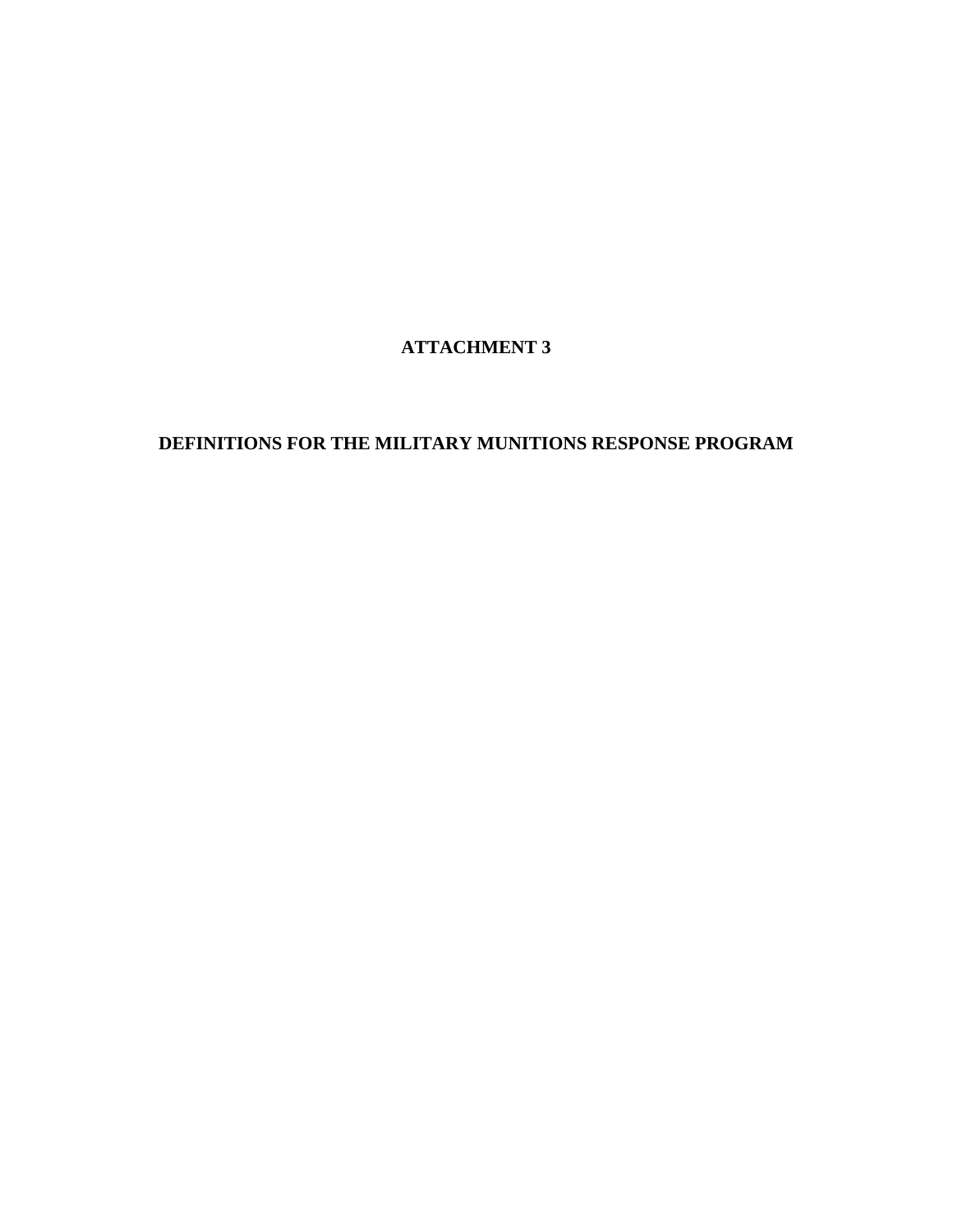## **Definitions for the Military Munitions Response Program <sup>9</sup>**

**Military Munitions Response Program (MMRP)** – DOD-established program to manage environmental, health and safety issues presented by munitions and explosives of concern (MEC).

**Military Munitions –** Ammunition products and components produced for and used by the armed forces for national defense and security. The term does not include wholly inert items.  $(10$  U.S.C.  $101(e)(4)(A)$  through  $(C)$ ).

**Munitions Response (MR) –** Response actions, including investigation, removal actions and remedial actions to address the explosives safety, human health, or environmental risks presented by unexploded ordnance (UXO) or discarded military munitions (DMM), or munitions constituents (MC).

**Munitions Response Site (MRS) –** A discrete location that is known to require a munitions response.

**Munitions and Explosives of Concern (MEC) –** This term, which distinguishes specific categories of military munitions that may pose unique explosives safety risks, means: (A) Unexploded ordnance (UXO), as defined in 10 U.S.C. 101 (e)(5)(A) through (C); (B) Discarded military munitions (DMM), as defined in 10 U.S.C. 2710 (e)(2); or (C) Munitions constituents (e.g., TNT, RDX), as defined in 10 U.S.C.2710(e)(3), present in high enough concentrations to pose an explosive hazard. For the purposes of the basewide Munitions Response Program being conducted for the former Fort Ord and this FOST, MEC does not include small arms ammunition .50 caliber and below.<sup>10</sup>

**Unexploded Ordnance (UXO) –** Military munitions that (A) have been primed, fuzed, armed, or otherwise prepared for action; (B) have been fired, dropped, launched, projected, or placed in such a manner as to constitute a hazard to operations, installations, personnel, or material; and (C) remain unexploded either by malfunction, design, or any other cause, as defined in 10 U.S.C. 101 (e)(5)(A) through (C). For the purposes of the basewide Munitions Response Program being conducted for the former Fort Ord and this FOST, UXO does not include small arms ammunition .50 caliber and below.

**Discarded Military Munitions (DMM) –** Military munitions that have been abandoned without proper disposal or removed from storage in a military magazine or other storage area for the purpose of disposal. The term does not include unexploded ordnance, military munitions that are being held for future use or planned disposal, or military munitions that have been properly disposed of consistent with applicable environmental laws and regulations. (10 U.S.C.  $2710(e)(2)$ ). For the purposes of the basewide Munitions Response Program being conducted for

l

<sup>&</sup>lt;sup>9</sup> These are concise definitions. The reader is referred to United States Code as referenced in the definitions above for detailed information.

<sup>&</sup>lt;sup>10</sup> In accordance with U.S. Army Engineering and Support Center, Huntsville, Ordinance and Explosives Center of Expertise guidance on small arms determinations, small arms ammunition (i.e., caliber .50 and smaller) present a very low risk to the public because: 1) caliber .50 and smaller rarely contain explosive projectiles, and 2) a deliberate effort must be applied (using a tool resembling a firing pin) to a very specific and small point (the primer) to make the round function.